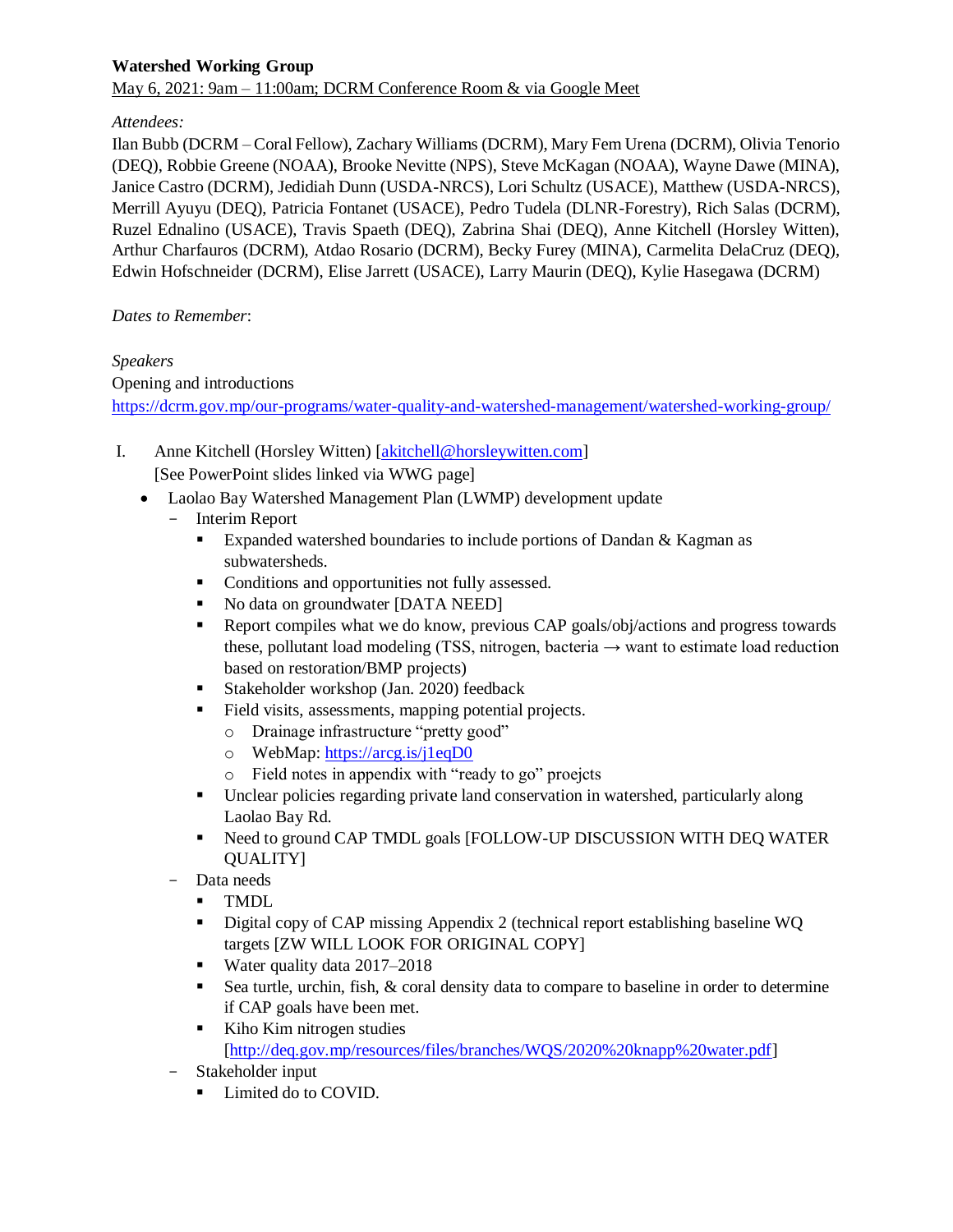#### **Watershed Working Group**

May 6, 2021: 9am – 11:00am; DCRM Conference Room & via Google Meet

- Mostly from Jan. 2020 workshop
- Public input lacking
	- o Survey Monkey coming soon.
- Action Plan
	- Drainage improvements
	- Shoreline stabilization  $&$  infrastructure protection
	- **Carry-over actions from CAP**
	- **Watershed forestry**
	- $\blacksquare$  Additional assessments in Dandan & Kagman subwatersheds
	- $\blacksquare$  Outreach & education plan (residential, tourists, schools)
	- **Monitoring plan** 
		- o Stream flow and sediment loads
		- o Integrating existing marine monitoring program
		- o Nutrient source tracking
- Next steps
	- CAP evaluation
	- Resident survey
	- Draft action plan
	- Draft education & outreach plan
	- Submit advanced concepts for review
	- Model potential, achievable load reductions
	- **Draft Management Plan**
- Q&A
	- Former juvenile detention center sinkhole expanding, Gapgap Rd. to be closed.
	- No retention basins or other BMPs identified within Laolao stream corridors; streams not surveyed by HW
	- Pedro to share Dandan stream map
- Achugao Watershed Management Plan (AWMP) development update
	- Extended project timeline to Feb. 2022, still plan to finalize by Fall 2021
	- Received comments on Interim Report
	- Drafted concept designs for Kensington, Aqua Resort, Tanapag Middle School, Tanapag Beach Park, culverts/green streets along Middle Rd.
	- Prepared two public meetings (Tanapag & San Roque) but canceled due to COVID; rescheduling in development.
	- Data needs
		- Kensington hotel site plans/drainage plans
		- **Stream walk data**
		- Wetland RAM data [ZW TO SHARE WITH HW]
		- **Priority habitats in watershed**
		- **Status of OPD Comprehensive Plan**
- II. Zak Williams (DCRM Watershed Coordinator) [See PowerPoint slides linked via WWG page]
	- Updates on Watershed Projects:
		- Watershed Warrios
			- Three-year DOI funded implementation at GTC Elem. in San Roque
			- First classes April–May 2021